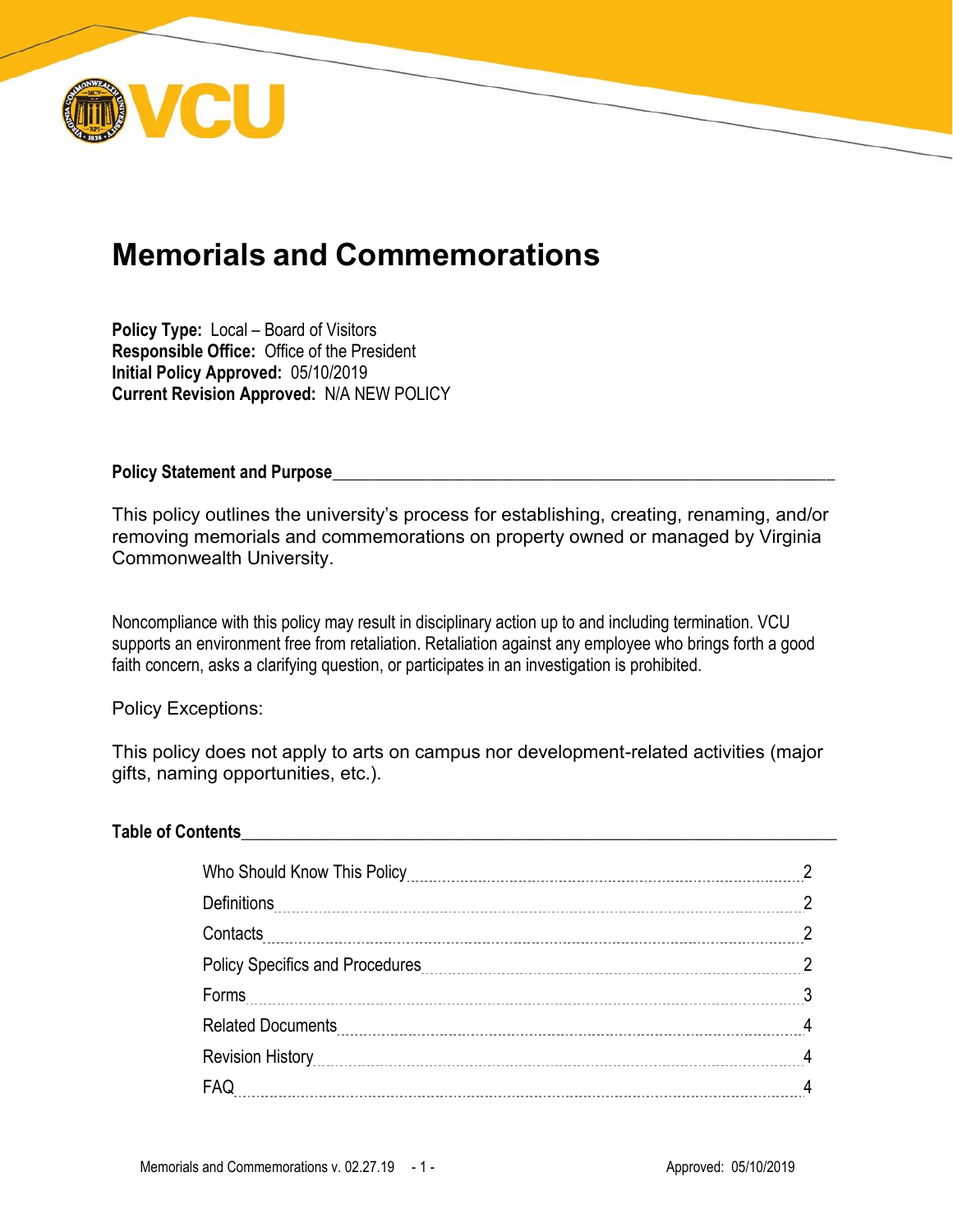# **Who Should Know This Policy**\_\_\_\_\_\_\_\_\_\_\_\_\_\_\_\_\_\_\_\_\_\_\_\_\_\_\_\_\_\_\_\_\_\_\_\_\_\_\_\_\_\_\_\_\_\_\_\_\_\_\_\_\_\_\_\_\_\_\_

- University community: faculty, staff, students
- Members of affiliated VCU boards and foundations

## **Definitions**\_\_\_\_\_\_\_\_\_\_\_\_\_\_\_\_\_\_\_\_\_\_\_\_\_\_\_\_\_\_\_\_\_\_\_\_\_\_\_\_\_\_\_\_\_\_\_\_\_\_\_\_\_\_\_\_\_\_\_\_\_\_\_\_\_\_\_\_\_\_\_\_\_\_\_\_

- Memorial: An object or structure that honors and preserves the memory of a person, group, or event.
- Commemoration: An object, artifact or ceremony that serves as lasting recognition of a person, group or event.
- De-commemoration: The act of removing a commemoration or memorial of a person, group or event.

# **Contacts**\_\_\_\_\_\_\_\_\_\_\_\_\_\_\_\_\_\_\_\_\_\_\_\_\_\_\_\_\_\_\_\_\_\_\_\_\_\_\_\_\_\_\_\_\_\_\_\_\_\_\_\_\_\_\_\_\_\_\_\_\_\_\_\_\_\_\_\_\_\_\_\_\_\_\_\_\_

The Office of the President officially interprets this policy. Please direct policy questions to the Assistant Secretary to the Board of Visitors and Board Liaison, 804-828-1200 or BOV@vcu.edu

## Policy Specifics and Procedures

- The Board of Visitors of Virginia Commonwealth University has final authority in the creation, placement and existence of memorials and commemorations on property owned or managed by the university. Decisions will reflect the values and mission of the university.
- Commemorations must primarily recognize significant persons, places, or events that relate to the history of the institution or the history of the physical area now encompassing the university and its academic health center. The creation of a memorial does not give any individual the right to, or interest in, the preservation or maintenance of such memorial.
- All memorials and commemorations will meet the style and architectural standards of campus.
- The Board of Visitors, in its sole discretion, has the authority to de-commemorate -remove -- memorials and commemorations. Any member of the university community may propose removal at any time.
- Considerations for removal may include:
	- $\circ$  The honoree engaged in conduct inconsistent with the mission and/or values of VCU;
	- $\circ$  Information is discovered that negates the accomplishments that were cited as the basis for creating the memorial, or
	- $\circ$  The memorial and/or honoree injures the reputation of the university or the Commonwealth of Virginia.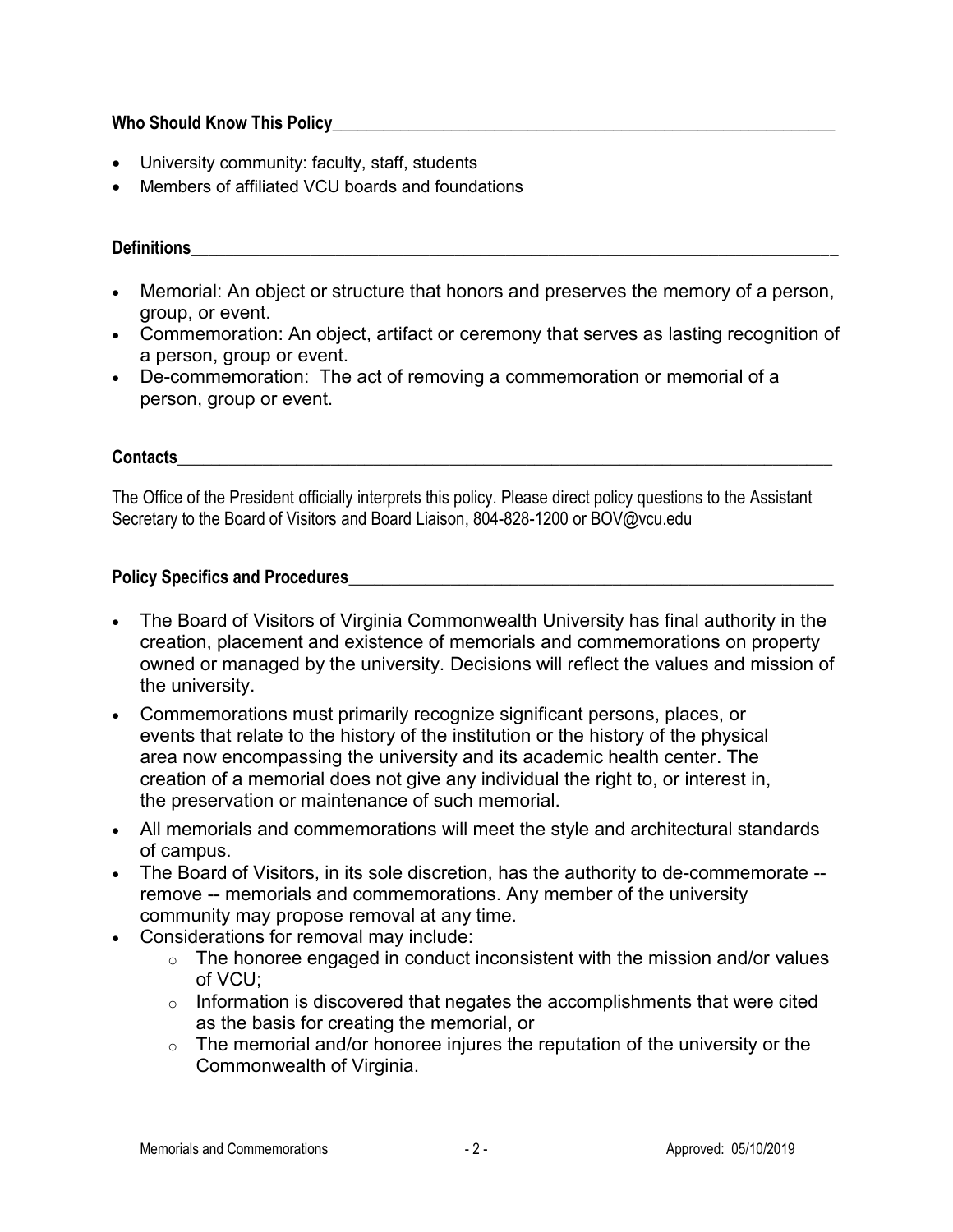- All requests for memorials, commemoration and/or de-commemoration will be submitted in writing to the Assistant Secretary to the Board of Visitors and Board Liaison, who will refer the request to The Committee on Commemorations and Memorials.
- The Committee on Commemorations and Memorials shall make a recommendation to approve memorials, commemorations and de-commemorations to the President, who in turn shall make a recommendation to the Board of Visitors.

# **The Committee on Commemorations and Memorials**

The Committee on Commemorations and Memorials (the "Committee") is comprised of individuals appointed and charged by the President and/or his designee(s) to review requests and make recommendations for the approval or removal of memorials, commemorations.

All members of the Committee are expected to serve in an impartial manner, free of conflicts of interest, or appearances thereof, and consistent with the university expectations. This enables and support a transparent and engaged deliberative process in which all community members may participate.

Committee members shall be appointed by the President and shall be drawn from:

- Division of Administration
- Division of Development and Alumni Relations
- Division of Inclusive Excellence
- Division of University Relations
- Faculty representative (recommended by Faculty Senate)
- Office of Government Relations
- Student representatives from Monroe Park and MCV Campuses (recommended by Student Government Association)
- University and Academic Professionals and Classified staff representatives (recommended by Staff Senate)
- University Archivist
- Other individuals as determined by the President

The President shall appoint the chair(s) and Committee members by July 1, 2019. The President reserves the right to modify the Committee's membership as necessary, including filling vacancies. Upon appointment, the Chair or Co-Chairs of the Committee shall convene a meeting of the committee by no later than the end of September each year and convene meetings as-needed for the remainder of the academic year.

#### **Forms**\_\_\_\_\_\_\_\_\_\_\_\_\_\_\_\_\_\_\_\_\_\_\_\_\_\_\_\_\_\_\_\_\_\_\_\_\_\_\_\_\_\_\_\_\_\_\_\_\_\_\_\_\_\_\_\_\_\_\_\_\_\_\_\_\_\_\_\_\_\_\_\_\_\_\_\_\_\_\_\_

There are no forms associated with this policy and procedures.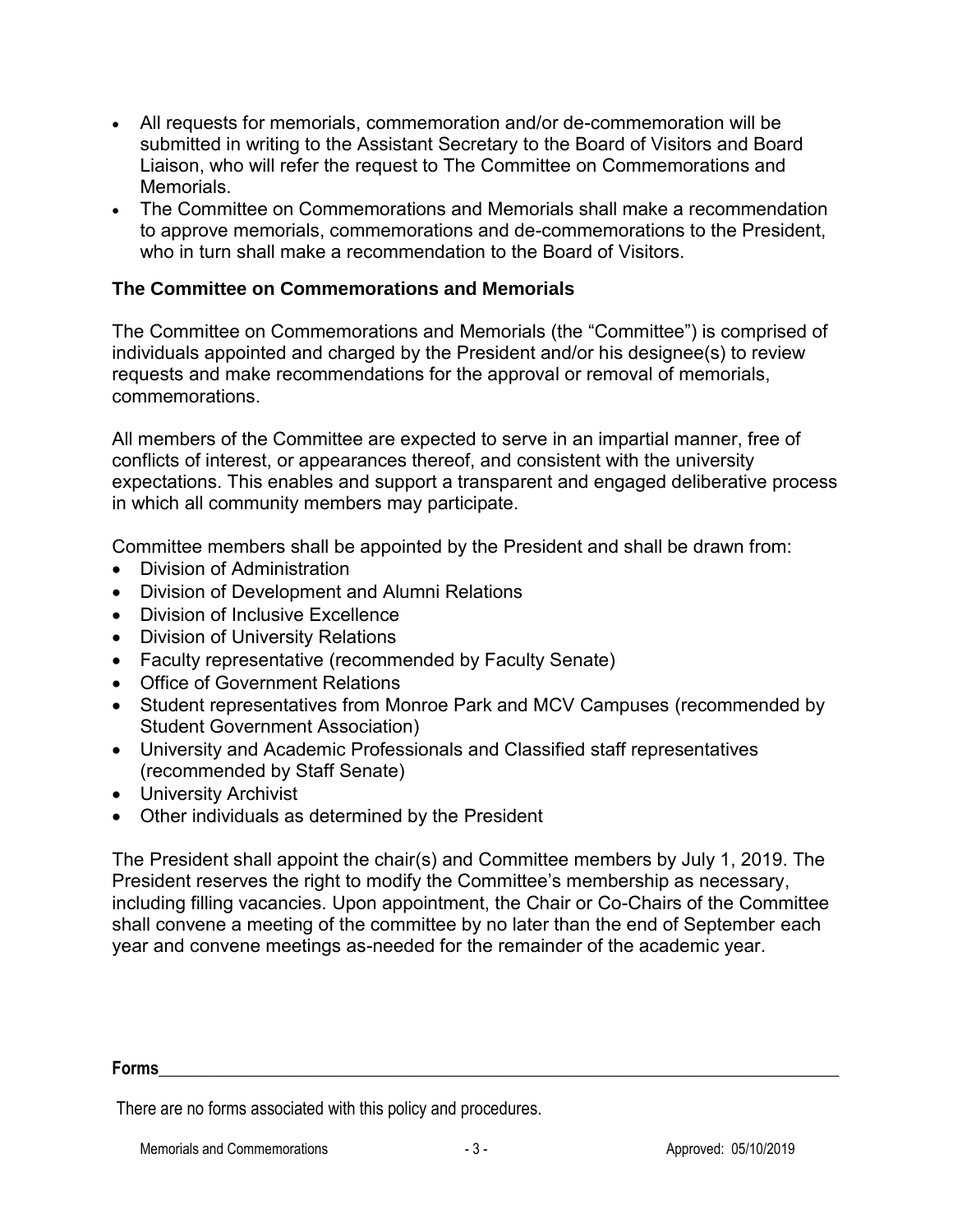#### **Related Documents**\_\_\_\_\_\_\_\_\_\_\_\_\_\_\_\_\_\_\_\_\_\_\_\_\_\_\_\_\_\_\_\_\_\_\_\_\_\_\_\_\_\_\_\_\_\_\_\_\_\_\_\_\_\_\_\_\_\_\_\_\_\_\_\_\_\_\_\_

- **1. Development and Alumni Relations naming policy <https://policy.vcu.edu/sites/default/files/Recognition%20of%20Donors%20and%20Friends.pdf>**
- **2. Arts on Campus policy <https://policy.vcu.edu/sites/default/files/Art%20on%20Campus%20Policy.pdf>**

**Revision History with the set of the set of the set of the set of the set of the set of the set of the set of the set of the set of the set of the set of the set of the set of the set of the set of the set of the set of** 

This policy supersedes the following archived policies:

**Approval/Revision Date** *Title* "None – New Policy"

#### **FAQ**

What is the difference between a memorial and a commemoration?

A. A memorial is an object or structure that preserves the memory of something, usually a deceased person or event. A commemoration, through a ceremony, special object or artifact, acknowledges historical appreciation or acclaim for an achievement of a person, group or event.

Examples of commemorations would be:

- Public events recognizing the elimination of any kind of barriers race, gender, ageism accessibility, etc., -- that result in equity and access for all members of the VCU community
- Public event with an associated plaque that recognize significant achievements by individuals whose work and/or action has resulted in lasting improvements and the betterment of VCU

Examples of Memorials would be:

- A statue of the founding VCU president installed in a university common area
- A bronze plaque in the Student Commons honoring VCU alumni who died serving the country as members of the U.S. armed forces.

Does this policy apply to events such as groundbreakings, ribbon cuttings celebrations?

A. No. These are celebrations of short-term achievements or acclaim.

Does this policy apply to namings and naming events?

A. When the naming is solely honorific and historical, it falls under this policy. In most cases, namings and naming events are the result of donor and gift-related activities.